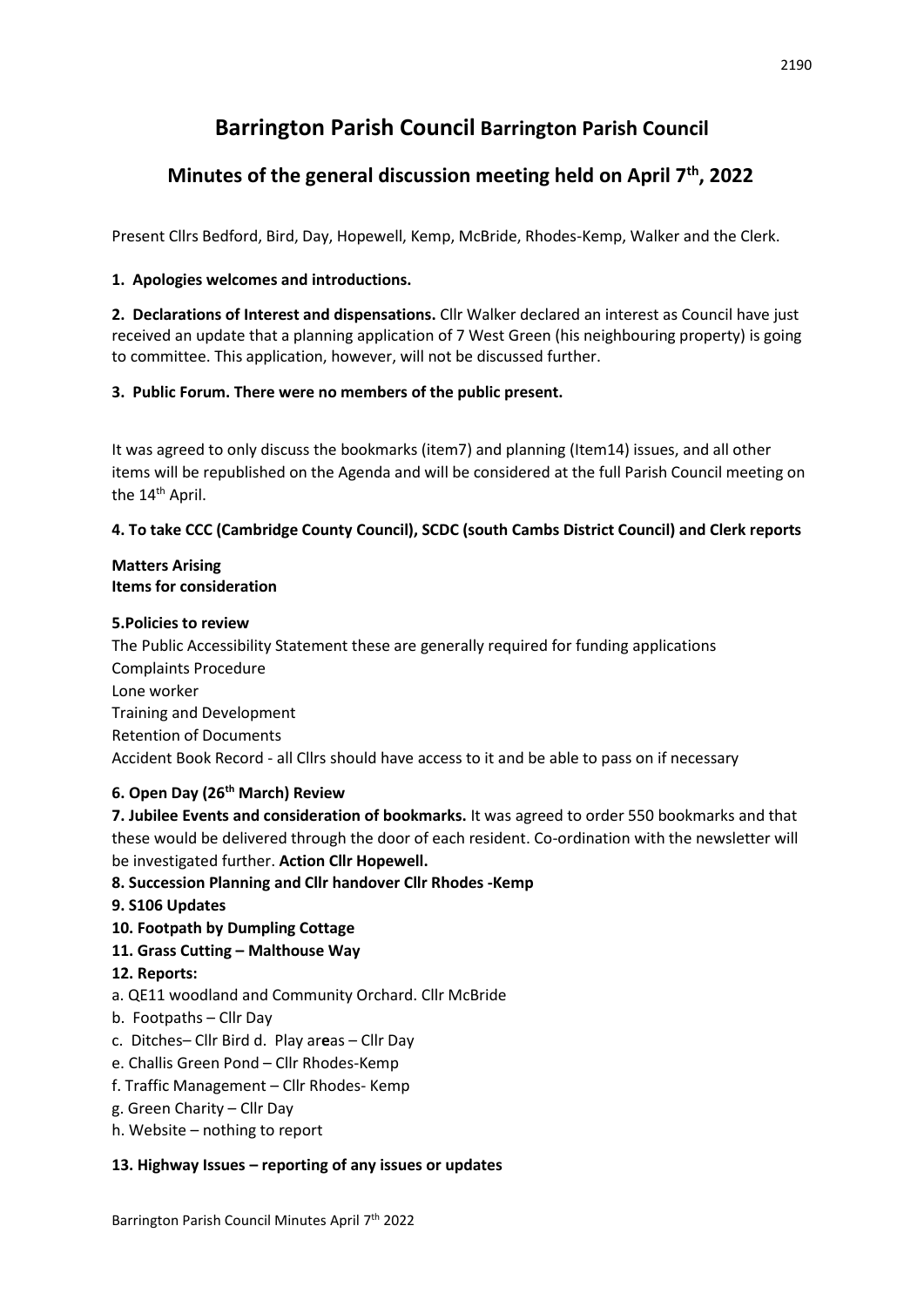#### **14. Planning**

#### **Council noted**

For info only

S/3485/18/NMA3

Proposal: Nonmaterial amendment of reserved matters application S/3485/18/RM (Application for approval of reserved matters for appearance landscaping layout and scale under planning permission S/0057/17/VC for development of 220 residential units) Addition of a medium sized garden pod to plots 88 and 93

Site address: Barrington Cement Plant Haslingfield Road Barrington Reference:

#### S/3485/18/NMA4

Nonmaterial amendment of reserved matters application S/3485/18/RM (Application for approval of reserved matters for appearance landscaping layout and scale under planning permission S/0057/17/VC for development of 220 residential units) Add a garden POD to plot 96.

22/00102/LBC Demolish and rebuild an existing partial boundary wall within the curtilage of a listed building.

Barrington Parish Council's comments earlier.

Although it is at the rear of the House and not visible from the Green. Council has the following comments

- 1. The site location plan does not show a red line to the Highway as required
- 2. The Design and Access statement does not address access to the site
- 3. The Design and Access Statement talks about rebuilding the old wall with a modern equivalent
- 4. Whereas the Partial Boundary Wall as proposed introduces "Estate Fencing". This is not mentioned in the D&A Statement, so it is not clear which option is being proposed.
- 5. The proposed Estate Fencing materials are not explained and there is concern they do not reflect the original adequately.

Council considered:

## **i) 21/01474/CONDA**

Planning attached to this email in relation to the following application for Approval of Details Reserved by Condition.

Local Planning Authority: South Cambridgeshire District Council

Proposal: Submission of details required by condition 9 (Secure Cycle Parking), 11 (External Lighting), 13 (Land Contamination), 22 (Post-Excavation Assessment) and 23 (Fire Hydrants) of planning permission 21/01474/S73

Site address: Barrington Cement Plant Haslingfield Road Barrington There were comments made on this application.

## **ii) 22/0355/TTCA Proposal: 5 Day Notice**

T 961 Oak - loss of a large central limb has left the remaining crown exposed to wind forces. Urgent work comprises of - reduce height by approximately 4 metres and shorten laterals all around by 3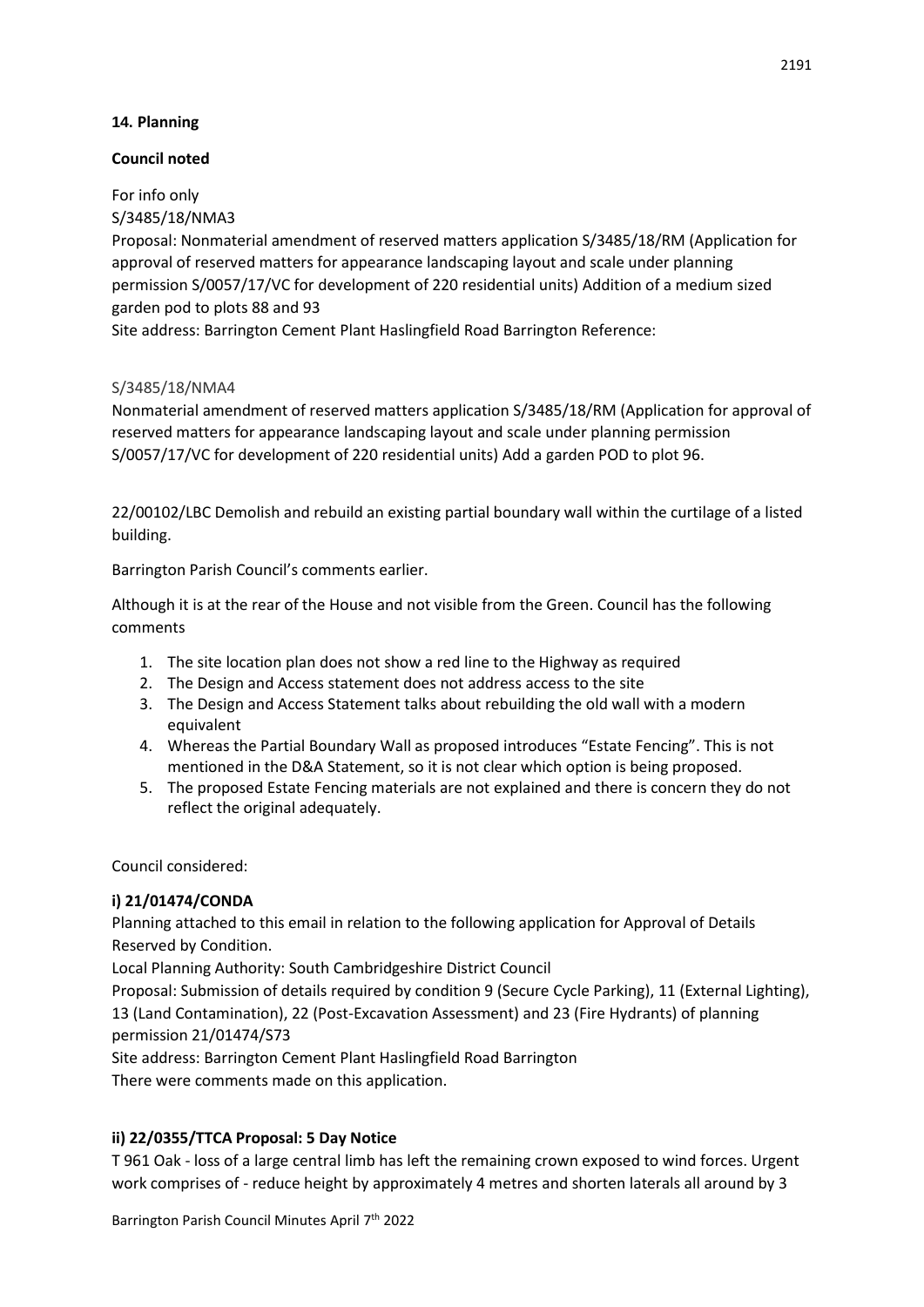metres to lessen effects of exposure. This will leave the tree approximately 10 to 12 metres high with cardinal crown spread of approximately 7 metres. Site address: Barrington Green High Street Barrington There were comments made on this application.

#### **iii) 22/00898/FUL**

Proposal: Demolition of existing bungalow and the erection of a replacement four-bedroom bungalow with detached garden studio to the rear (resubmission of 21/05285/FUL) Site address: 7 Back Lane Barrington Cambridgeshire Reference: 22/00898/FUL It was resolved to object to this application for the following reasons:

The detached garden studio appears to be a separate building and needs to be conditioned accordingly.

Concerns were raised about damage to the Conservation Area during construction. The site sits in the recently extended (January 2022) Barrington Conservation Area and access is via a track/drive from Back Lane proper which is required by the Green Charity to have a 9-foot-wide entrance only.

Recent developments off Back Lane (No 9 in particular) have resulted in considerable damage to the roadway which is a permitted accessway over the Village Green and maintained by the Green Charity.

Back Lane is also a bridleway that is used extensively by walkers, dog walkers, cyclists and horse riders. Contrary to the views expressed by the Highways Authority there is a danger from construction traffic that is not recognised in this application which requires extensive demolition and construction work at the very far end of the access.

Traffic movements along this horseshoe shaped narrow accessway are already causing safety concerns and damage to the accessway itself and to the Green alongside it. The application fails to acknowledge this issue and a detailed demolition and construction management plan is required and should be conditioned.

#### **iv) 22/00832/HFUL and 22/00833/LBC**

Proposal: Erection of a single storey pool house and swimming pool to rear (Re-submission of 21/05328/HFUL) Site address: 20 West Green Barrington Cambridgeshire

It was resolved to object to this application for the following reasons:

1. The re-submitted proposal continues to have a significant detrimental impact upon views from the Barrington Conservation Area. Retaining open views and spaces is essential to the long-term preservation of the Barrington Conservation Area. This proposal intrudes into the open space separating these two listed buildings and infilling of this nature is not appropriate. The roof line of side elevation is entirely inappropriate in this setting.

2. The Council is of the view that this proposal neither protects nor enhances the Conservation Area and should be refused. The Barrington Conservation Area Appraisal was consulted upon last year and approved as recently as January this year. I draw your attention to section 5 of the Appraisal and 5.2.1 which states any new development "should avoid eroding, filling or blocking the visually important gaps between houses lining the green". A copy will be attached for information.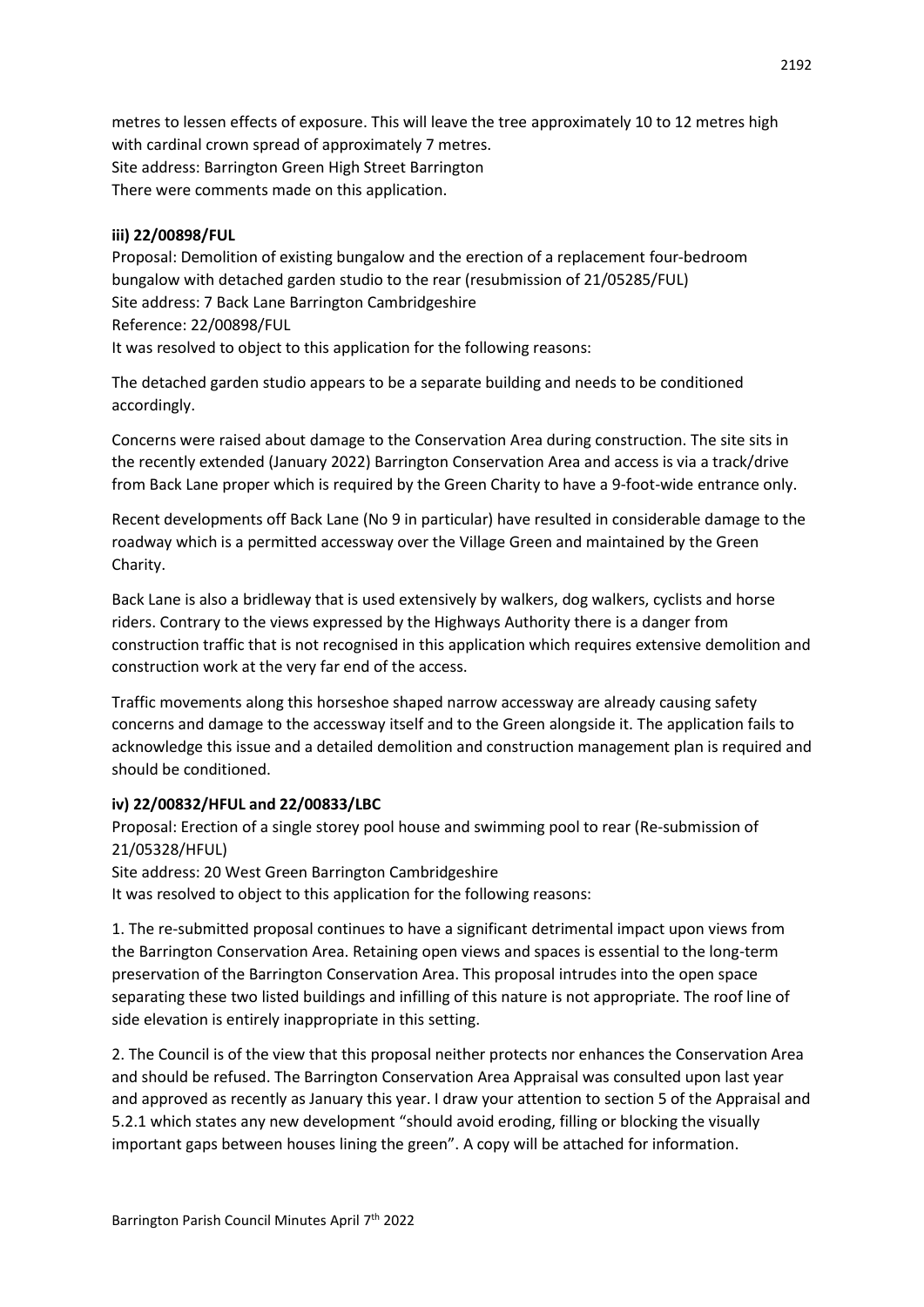3. This proposal is not simply for a pool house – but for a pool house and gymnasium. It is too close to the designated heritage asset of "Newlyn" number 14 West Green. BPC is particularly concerned about the intrusive and detrimental impact of the proposal upon the setting of one of only three such designations in the village.

4. The proposal for a Gymnasium within the pool house with likely loud music playing will adversely impact on the amenity of the neighbours at Newlyn given the proposed location close to the boundary of the two properties.

5. In summary, this is not a "modest" proposal but an intrusive structure of such form and scale that in this location it should be refused.

6. The only alternative would be for the applicants to re-locate the gymnasium elsewhere and to reduce the size of the pool house and re-locate it to the west and to the rear of the house at 20 West Green so as to ensure it is more or less out of sight from views across the Green. The Parish Council supports the considered original response of the Senior Conservation Officer in that regard dated 27.01.22 which has not been successfully addressed in this re-submission. BPC is of the view that this proposal does not preserve or enhance the character or appearance of the Barrington Conservation Area. It therefore raises a significant challenge to the adopted Local Plan policy NH/14 and to the 2022 Barrington Conservation Area Appraisal. It also contravenes the NPPF regarding the effect on the most significant heritage asset in Barrington.

Should SCDC officers be minded to approve this second application the Parish Council requests that it be referred to the full Planning Committee for decision.

It will also be requested that this this response, and the Conservation Area Appraisal are taken into consideration, and that both are placed on the file for public access as the formal response of the Parish Council

#### **v) 22/00495/HFUL**

Proposal: Single storey rear extension and new dormers to existing rear bedroom. Site address: 85A Glebe Road Barrington Cambridge It was agreed to support this application, but no further comments were made.

#### **vi) 22/00895/HFUL**

Proposal: Two storey side and rear single storey extension and Internal alterations. New double carport and re-location of vehicle entrance.

Site address: 39 Shepreth Road Barrington CB22 7SB

It was agreed to support this proposal as it is sympathetic to the applicant's request to re-locate the vehicle entrance. There are however concerns about traffic safety on this difficult bend and suggests that consideration is given to additional highway safety measures such as improved signage (e.g. "Concealed Entrance") and mirrors to improve traffic visibility for site users. Barrington Parish Council supports the side and rear extension and internal alterations which appear entirely sympathetic to the property and found the applicant's plans and associated 3D drawings particularly helpful in contrast to many that it is asked to review.

#### **vii) 21/04088/FUL**

Proposal: Erection of 36 dwellings (re-plan of south eastern parcel of development site for an